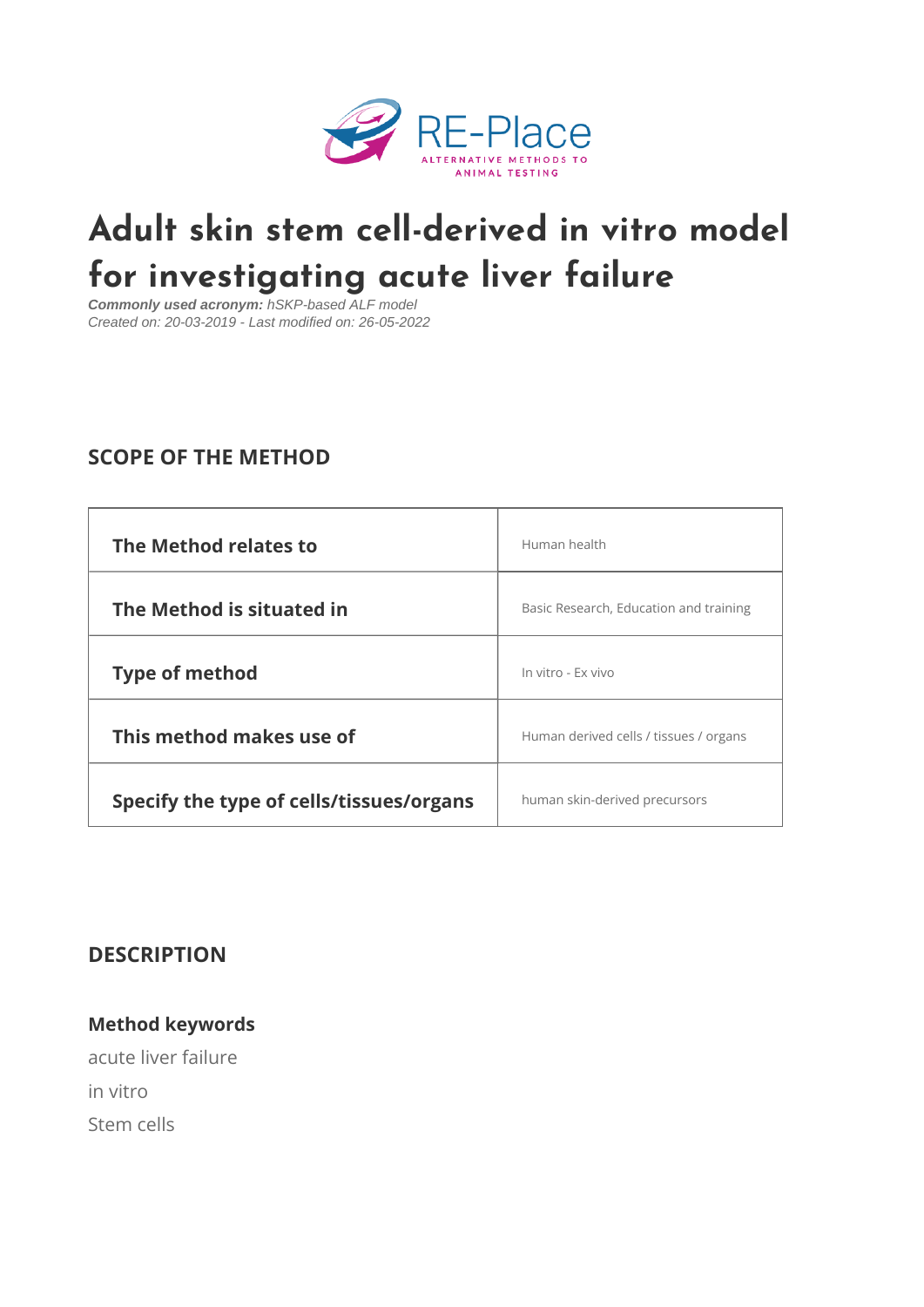#### paracetamol

# **Scientific area keywords**

in vitro cytotoxicity hepatic toxicity hepatic in vitro model hepatocyte-like cells

#### **Method description**

This method uses human skin-derived precursors (hSKP) differentiated towards hepatic cells (hSKP-HPC) as a hepatic in vitro model. Exposure of these cells for 24 hours to sub-cytotoxic concentrations of acetaminophen, which is a reference hepatotoxicant, induced specific cellular responses in a comparable way to primary human hepatocytes in culture. APAP-induced gene expression modulation (the readout of this method) pointed towards an activation "liver damage", "liver proliferation" and "liver necrosis" and "liver steatosis" were found to be significantly enriched in both *in vitro* models. This *in vitro* model, may be used as a surrogate of primary human hepatocytes for the screening of compounds that might potentially induce acute liver failure.

#### **Lab equipment**

Biosafety cabinet ; Affymetrix microarray platform ; Affymetrix Human Genome U133 plus 2.0 arrays ; RT-qPCR ; Cell culture equipment.

#### **Method status**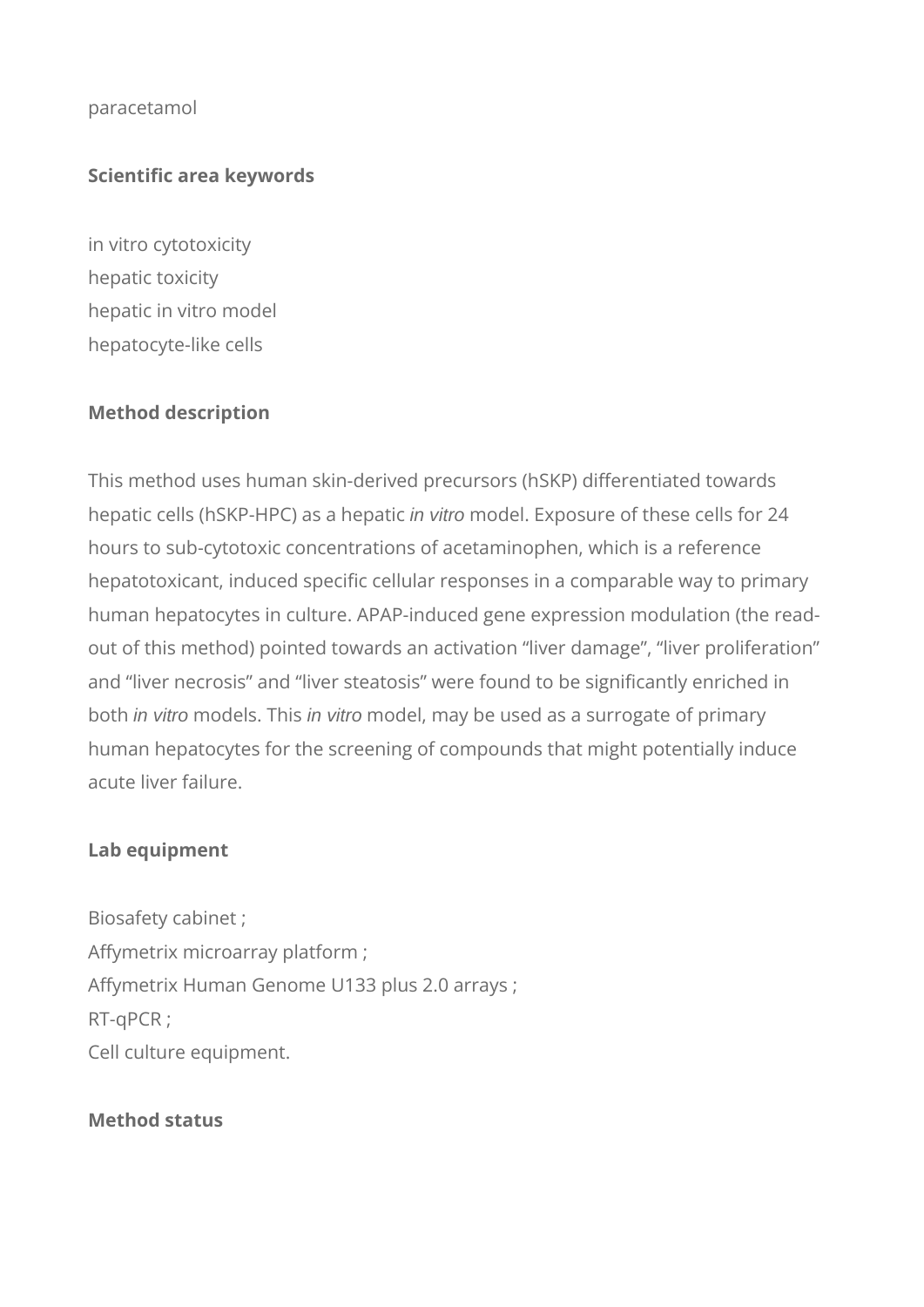Published in peer reviewed journal

# **PROS, CONS & FUTURE POTENTIAL**

#### **Advantages**

Alternative for primary human hepatocytes ; Fast method.

# **Challenges**

Microarray analysis are still expensive and not available in every lab.

# **Modifications**

QPCR analysis instead of microarrays: selection of specific gene list, that if modulated together would provide the same results.

#### **Future & Other applications**

Other applications, besides drug-induced liver injury should be possible, i.e. for screening of other compounds than drugs.

# **REFERENCES, ASSOCIATED DOCUMENTS AND OTHER INFORMATION**

#### **References**

Rodrigues et al., Stem Cells Dev. 23, 44–55 (2014)

# **Associated documents**